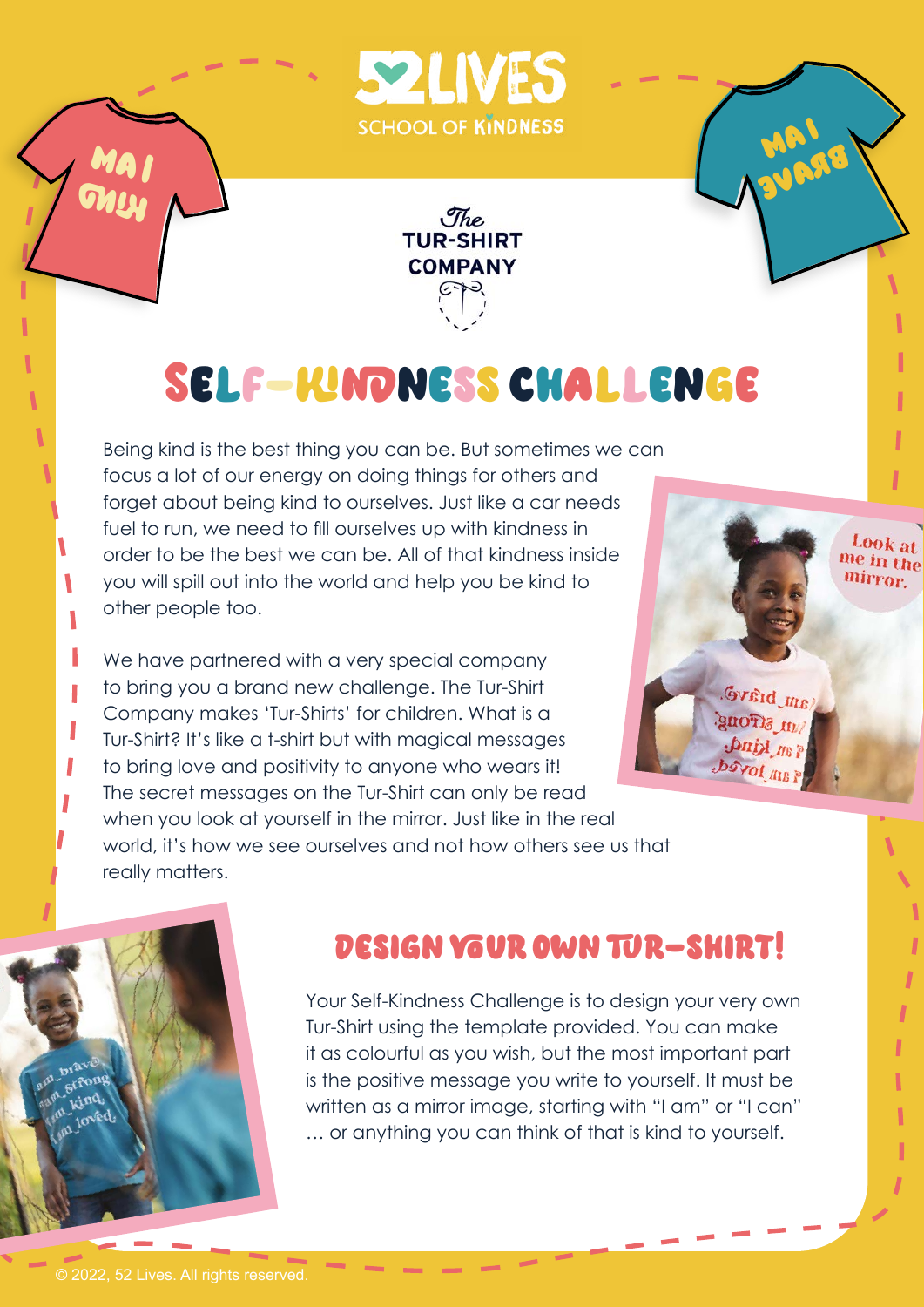### Prizes

We will choose one winner, who will have their Tur-shirt design made into a real-life one-of-a-kind Tur-shirt for them to wear! The Tur-shirt company will also use the winner's positive words on one of their Tur-shirt products, with the profits being donated to the 52 Lives charity.



We will also choose 2 runners up, who will receive their choice of a Tur-Shirt top or sweatshirt from the current range.

## Who can enter?

The competition is open to children in the UK in Key Stage 1 and 2. Only one entry per child may be submitted. Entries will be judged by the founder of Tur-Shirt Company, Terri-Anne, and 52 Lives CEO, Jaime. For the full terms and conditions, visit: <https://schoolofkindness.org/turshirtchallenge>

## What's Next?

If you're doing this activity for school, please give your completed challenge sheet to your teacher. Otherwise, ask your grown up to post or email it to us:

52 Lives – School of Kindness, PO Box 3154, Reading, RG1 9AT Email: schools@52-lives.org

#### **Deadline for entries: 8th July 2022.**



*If you don't happen to win a prize, just remember... being kind to yourself is the best prize of all, so you're already a winner!*

ı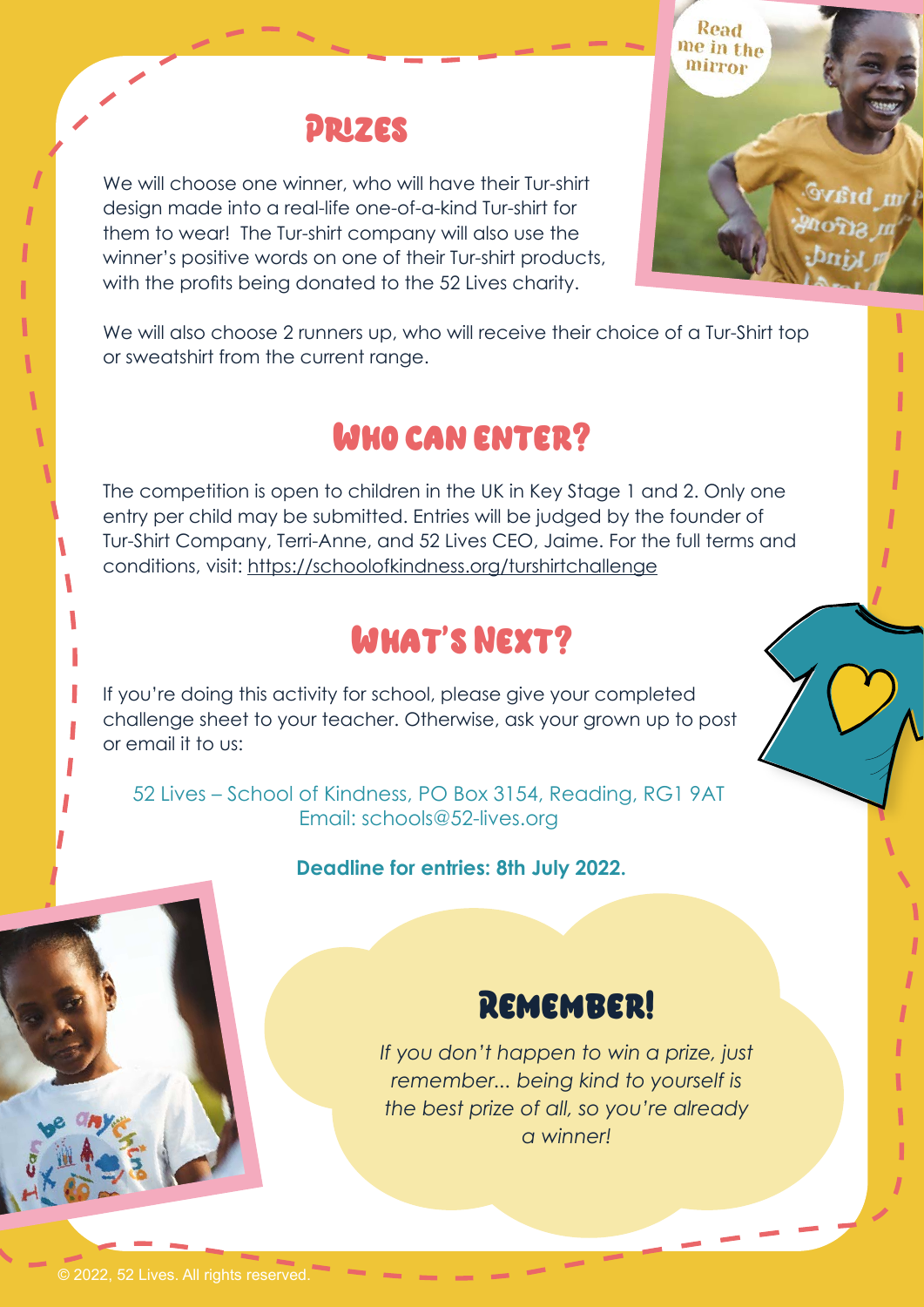## contact details...

(to be completed by the child's parent / guardian or teacher)

These details will only be used to send prizes, unless you indicate below that you would like to subscribe to our newsletter or join our Kids' Kindness Club.

I am interested in joining the free Kids' Kindness Club (we will send you details of how to join)

I would like to subscribe to the free School of Kindness monthly email newsletter (you can unsubscribe at any time)

I confirm the child has completed the activities detailed above. I have read the privacy notice (<https://schoolofkindness.org/privacy-policy>) and consent to the processing of my personal data.

I confirm if this entry is chosen as the winner, we would be happy to provide a photo of the winning t-shirt, which will be shared on the School of Kindness and Tur-Shirt websites and social media (the child's face does not need to appear in the photo).

I understand that if this entry is chosen as the winner, the positive words will be used on a Tur-Shirt product, with all profits being donated to the 52 Lives charity.

**Safeguarding: 52 Lives is committed to safeguarding and promoting the welfare of children. We have a duty to share information that is disclosed to us with other agencies where we have safeguarding concerns, in line with legislation. For our full safeguarding policy, visit:<https://tinyurl.com/y6lhootn>**

#### [www.theturshirtcompany.co.uk](http://www.theturshirtcompany.co.uk)

**[www.schoolofkindness.org](http://www.schoolofkindness.org ) [www.kidskindnessclub.org](http://www.kidskindnessclub.org  )**

PROUDLY SPONSORED BY

Mai **PAGNG** 





**52 Lives is a charity registered in England and Wales (1166238)** 

i am

**Canoy**